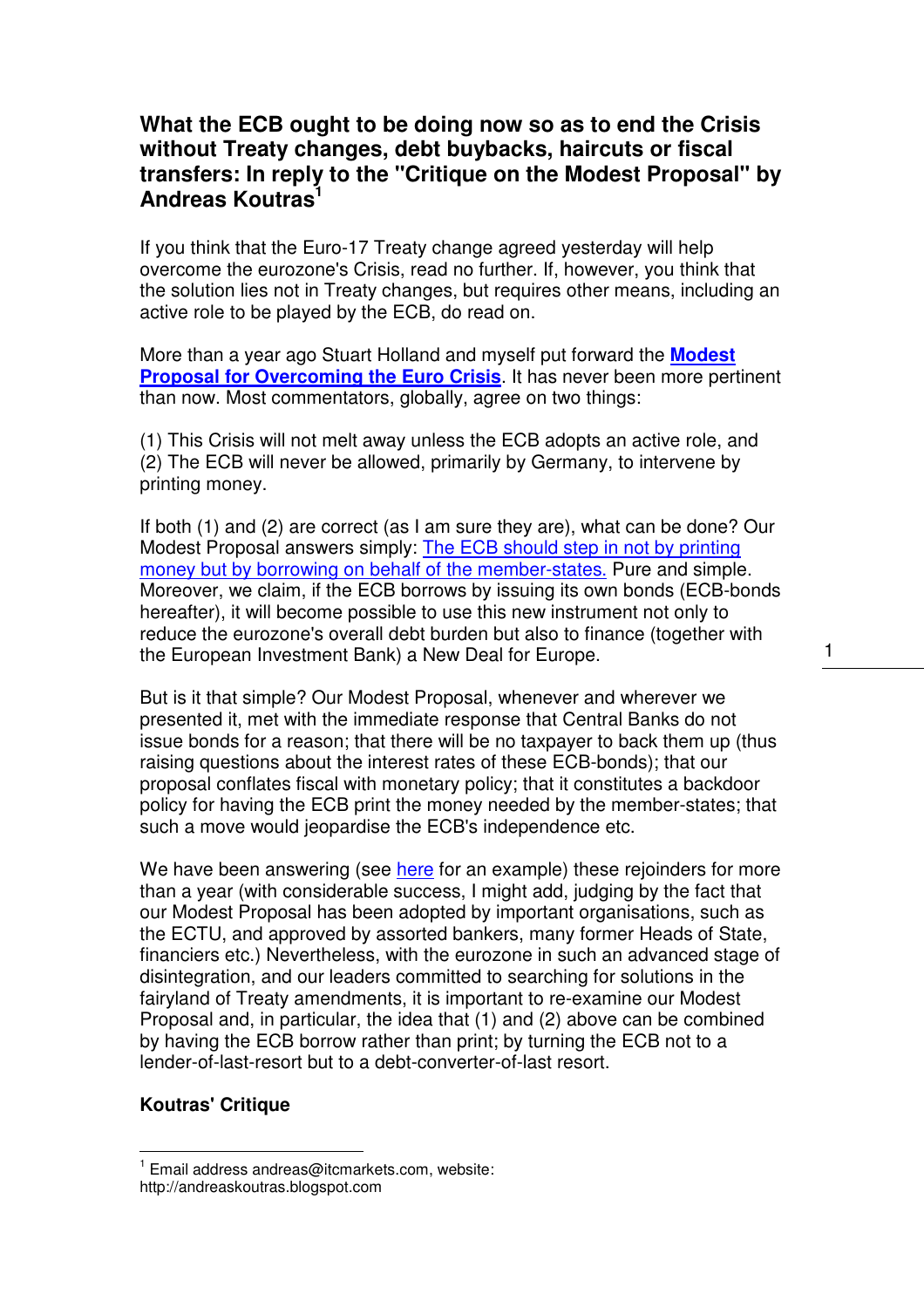The impetus for revisiting various criticisms of our Modest Proposal came in the form of a recently published critique. Indeed, Andreas Koutras paid our Modest Proposal the complement of studying it and writing a piece in which he identifies what he thinks are serious flaws. For this I wish to thank him. Goodness knows Europe desperately needs open minds (and hearts) so as to, at long last, have a decent debate on the true nature of the Crisis, with a view to fashioning rational responses to it.

Koutras' paper (click here for the pdf version and here for the web version) begins by noting, quite correctly, that the Modest Proposal consists of three policies but concentrates its analysis on Policy 1, the idea of ECB-bonds for the purposes of converting a large part of the eurozone's sovereign debt. Quite clearly the author thinks that this is the bone of contention. Though I shall argue that ignoring the other two policies (especially Policy 3) causes a degree of confusion, I shall nevertheless go along with Koutras and engage with his assessment of Policy 1.

Koutras' paper is structured as follows:

1. A summary of Policy 1 (our Debt-Conversion Plan, i.e. Policy 1, according to which the ECB takes upon itself the task of servicing the eurozone's Maastricht Compliant Debt, while simultaneously opening debit accounts for the member-states whose debt is being serviced)

2. A piece on the use of Special Purpose Vehicles by banks prior to 2008 (which was, indeed, central to the mass financial destruction wrought by the financial sector itself)

3. An interpretation of the ECB's role in effecting this Debt Conversion in the context of the history of Special Purpose Vehicles

4. A series of potential flaws of our Policy 1 in the context of the preceding analysis under the following headings:

- i. Overdraft Facility not allowed by Article 104
- ii. e-Bonds fail to sell?
- iii. ECB's Independence is in peril if Credit guarantees are given
- iv. Countries take the losses (taxpayers)?
- v. Pretend it is a Liquidity and not Solvency crisis
- vi. e-Bonds are not Plain and Boring Bonds
- vii. Monetary Policy reversal
- viii. Fiscal Policy-Democratic Deficit

Below I address each of these headings in turn before summing up my rejoinder to this critique.

Koutras' summary of Policy 1 is fair and accurate. (Readers not familiar with our Policy 1 are requested to do so now - see here.) So is the historical account of the calamitous role of SPVs that brought upon us the spectre of a financial Armageddon in the Fall of 2008. Where I begin to part ways with Koutras is in the way he interprets our Policy 1 through the prism of the SPV 'experience'. To put it simply, Koutras draws a parallel between the role we envisage for the ECB and the use of SPVs by Wall Street banks. This parallel is, I think, both unhelpful and inaccurate.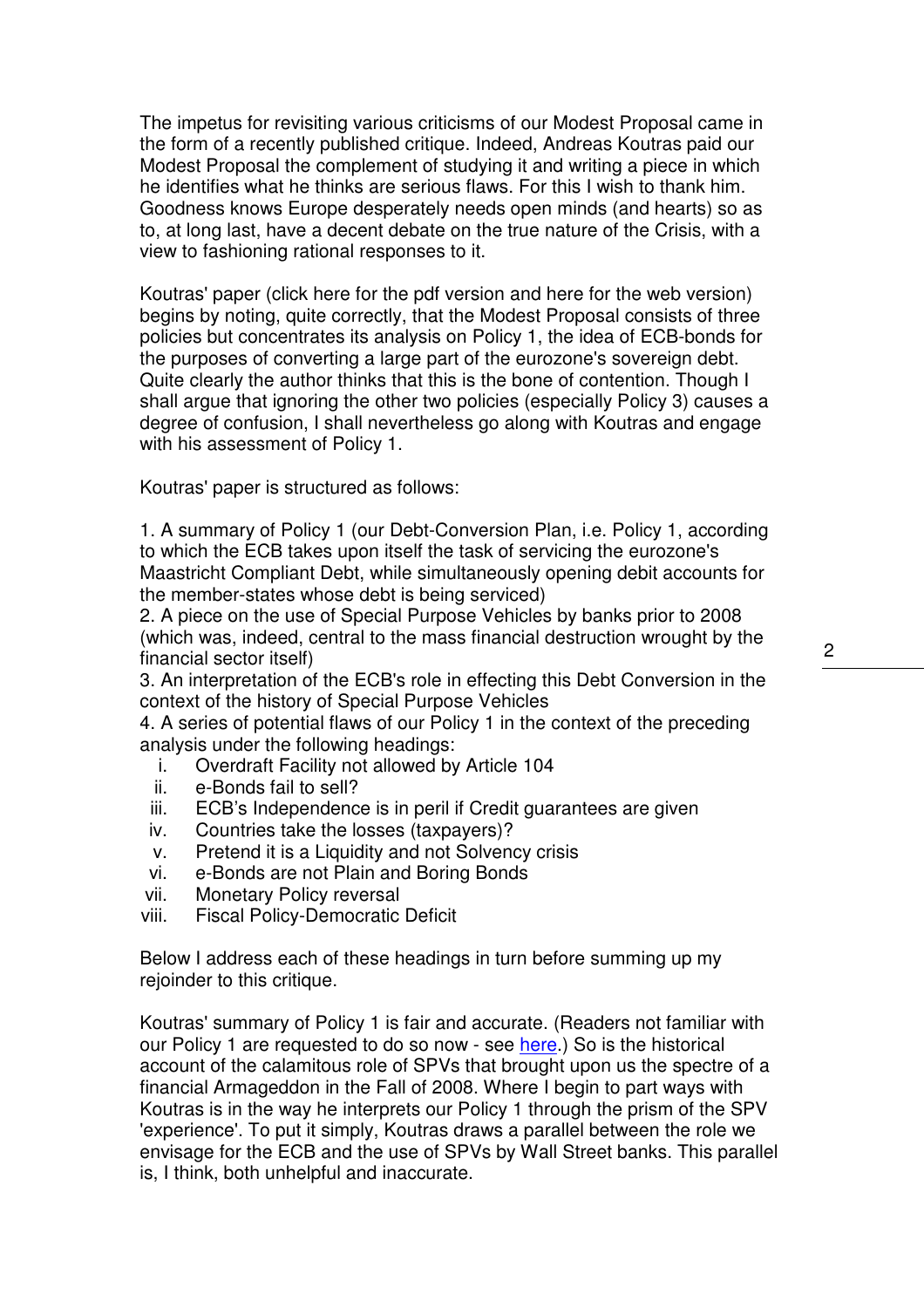To begin with, SPVs were created, as Koutras admirably explains, in order to hide debt and to shift it from a more creditable (the bank) to a less creditable pseudo-stand-alone vehicle (the SPV). Our policy suggestion does precisely the opposite. First, the operation we are proposing is bathed in light and its success relies not in the slightest in hiding anything. Secondly, it shifts debt servicing from entities that are suffering from low creditworthiness (memberstates) to one (the ECB) that is credit-worthier. In this sense, the SPV metaphor is precisely wrong. Moreover, we have gone to great lengths to clarify that the proposed tranche transfer is done on the balance sheet of the ECB itself, and not some offshoot of it (an ACME-ECB outfit, as Koutras named it for argument's sake). Summing up:

# **The SPV metaphor is precisely wrong (Rejoinder I, addressing point 3 above)**

"The problem with shepherds is that they see sheep everywhere", Ibn Khaldoun once wrote. And the problem with those who cut their teeth in the financial sector is that they see SPVs, CDOs etc. whenever a re-financing schedule or operation is mentioned. I understand that. For instance, when the Europeans wanted to create a bailout fund in May 2010 (in the wake of Greek Bailout Mk1), they told their blue eyed backroom boys and girls: "We need to find a way of raising money from the strong eurozone countries to fund the ones that may follow Greece into the abyss. But we do not want to allow for one cent of common debt. How do we do this?" The answer these chaps and lasses gave was commensurate to that which they knew: Create an SPV, call it EFSF, and make it raise finance from the not-yet-fallen member-states by issuing CDO-like bonds.

At that time we put together our Modest Proposal (the Mk1 or 1.0 version) in order to propose precisely the opposite: No SPV and homogeneous bonds that look nothing like CDOS - i.e. bonds that do **not** consist of different slices, each with a different interest and default rate corresponding to a different eurozone member-state. To ensure this we specified that bonds are issued by the ECB itself, on the model of EIB (European Investment Bank) bonds that are issued not through some SPV but by the EIB itself.

# **No overdraft facilities involved (Rejoinder II, addressing point 4i above)**

Koutras understands our Debt-Conversion idea well but interprets, or phrases, it in a manner that I wish to take issue with. It is, of course, true that the very idea of a Debt Conversion operation is to utilise the better creditworthiness of some party (in this case the ECB's) in order to offer other parties (the eurozone's member-states) interest-relief. When a creditworthy parent negotiates a low-interest rate loan by which to repay a (less creditworthy) child's existing high-interest loan on condition that the child meets the monthly repayments, it is correct to say that the parent shifts risk from the bank to herself (and this is why the interest rate charged is reduced). But to describe this operation as the parent "selling protection" to the bank is to introduce into the equation a transaction that is simply not there. Similarly, according to our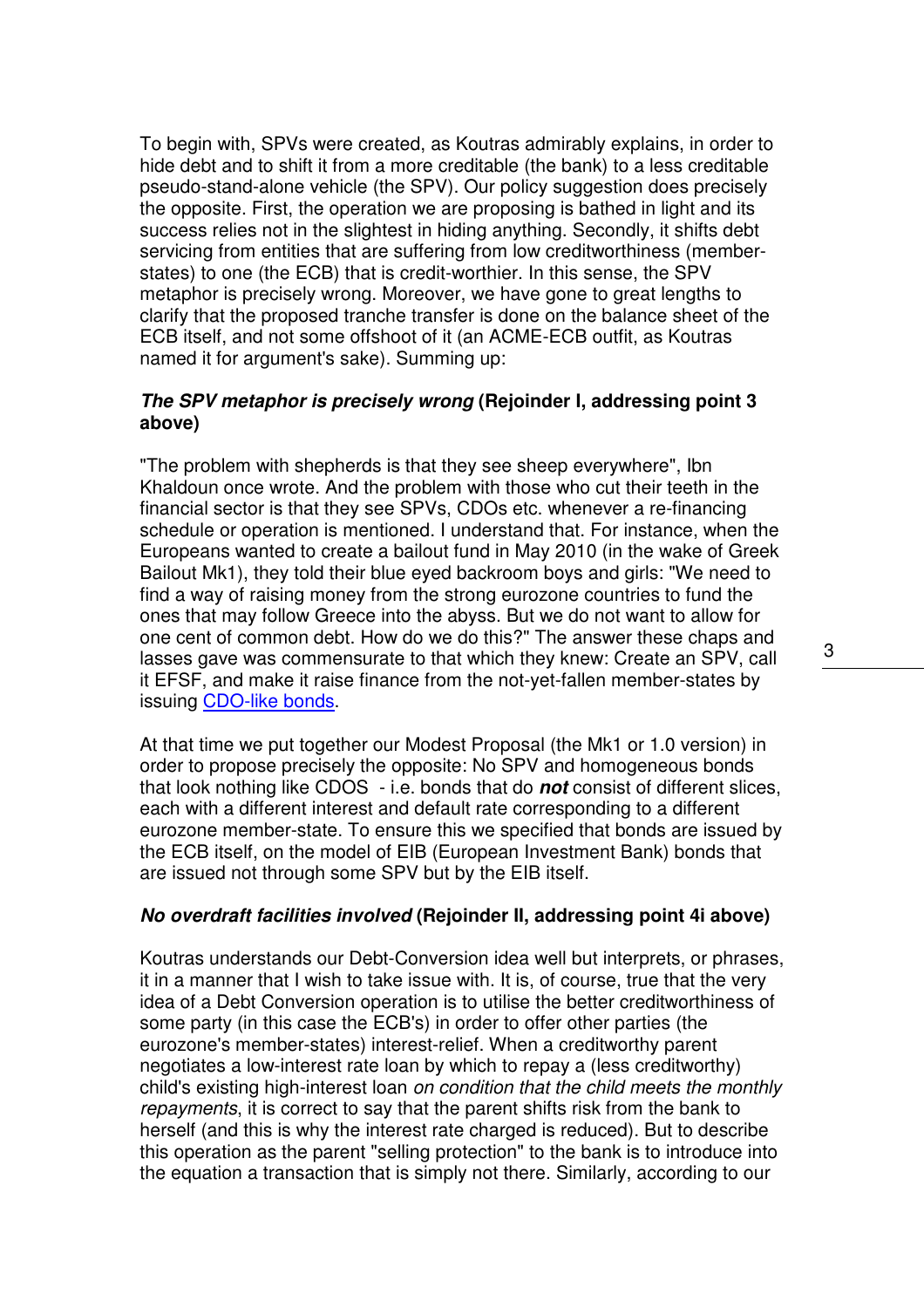Policy 1 the ECB simply sells plain and boring bonds (in the sense that there is nothing complicated or CDO-like about them). No protection, no CDOs, not a whiff of SPVs are involved. (Of course, whether buyers will want to buy these bonds is another matter, which I discuss below.)

In the same section of his paper, Koutras quotes from Article 104, with a view to arguing that our Modest Proposal violates it:

Overdraft facilities or any other type of credit facility with the ECB or with the central banks of the Member states (hereinafter referred to as .'national central banks.') in favour of Community institutions or bodies, central governments, regional, local or other public authorities, other bodies governed by public law, or public undertakings of Member States shall be prohibited, as shall the purchase directly from them by the ECB or national central banks of debt instruments.

Notice the keywords here regarding that which is categorically prohibited:

- a) **overdraft facilities** (**in favour of Community institutions or bodies**)
- b) **credit facility** (**in favour of Community institutions or bodies**)
- c) **direct purchase of... debt instruments**.

Notice too that Policy 1 of the Modest Proposal requires **none of the above**. Indeed, it was designed in order to preclude all of these. Let's look at them one by one beginning backwards: We argue explicitly against the idea of ECB purchases of member-state bonds, in full accordance with (c). We also suggest nowhere the creation of either credit or overdraft facilities on behalf of member-states or other community institutions - in strict adherence to (a) and (b). In contrast, what we are suggesting is that the ECB opens **debit accounts** into which the eurozone member-states will be paying (as opposed to withdrawing) money. This is precisely the opposite of facilities from which member-states draw credit of one sort or another.

To sum up, Policy 1 of the Modest Proposal neither suggests that the ECB "sells protection" to bond buyers nor canvasses any form of debt purchase, bond buyback or overdraft facility for member-states. In this sense, the Modest Proposal is fully in accordance with Article 104. Koutras' point, however, is that our scheme introduces a potential overdraft facility through the backdoor. Let us examine this claim which comes in the form of a legitimate question posed by Koutras:

"So what happens if... the government bonds start underperforming or even the sovereign stops servicing them? Does the ... ECB have an unlimited liquidity commitment with the Eurozone countries? The hidden assumption of the MP is that since it is a central bank, it has its own! In the event that the sovereign cannot make any payments the ... ECB would make up the shortfall for it. This would be done by printing new money or perhaps by the sovereign pawning some assets with the ECB (giving collateral). What I have just described is called an overdraft facility. If the sovereign is not able to fulfil its financial commitments the ECB offers a credit facility or an overdraft facility until the country in question recovers.

For starters, it is inaccurate to imply (via a question) that the ECB will have "an unlimited liquidity commitment" since this Debt Conversion applies only to the Maastricht Compliant part of the member-state's debt, which is strictly finite. But let's bypass this and move to the genuinely interesting and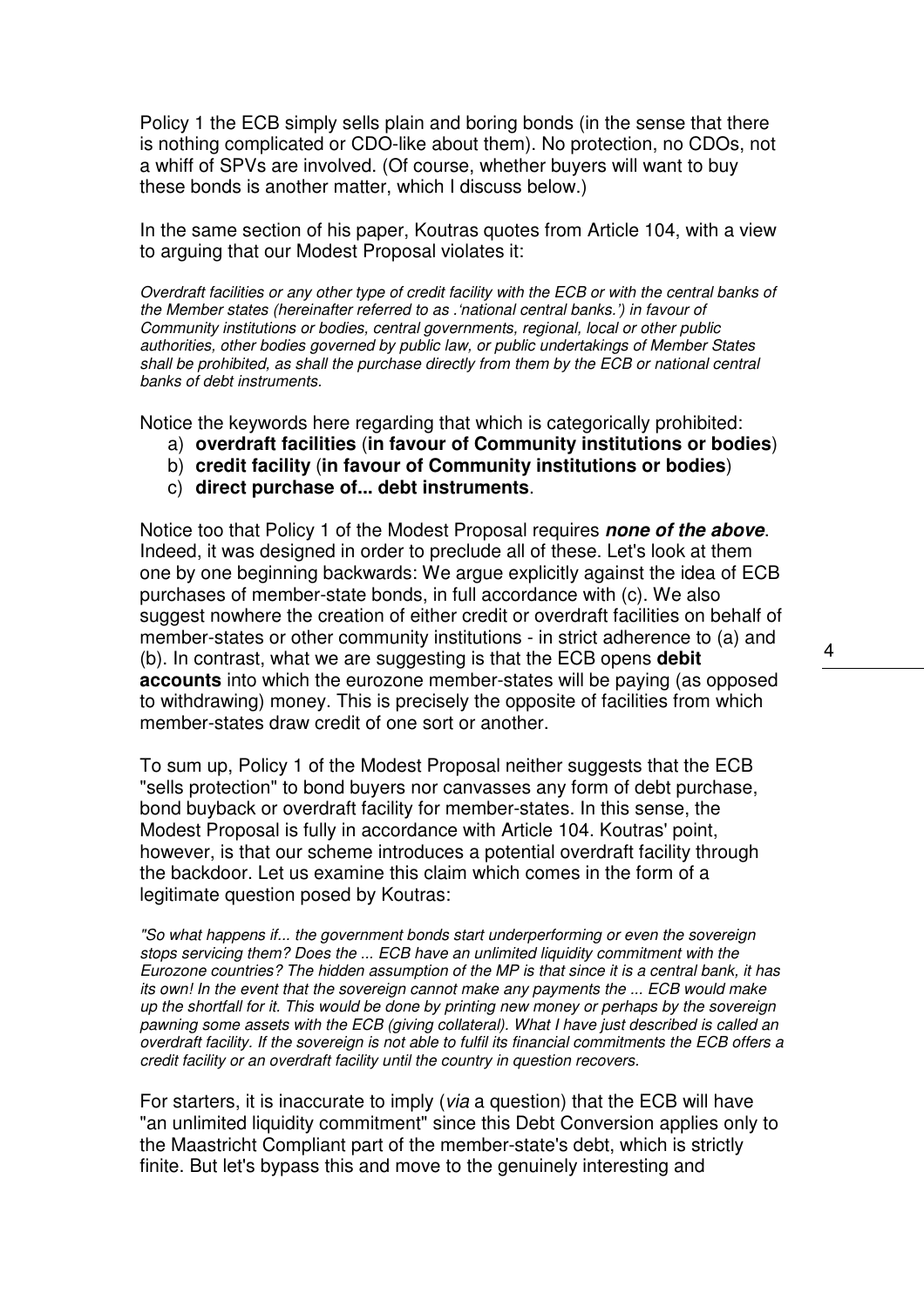tantalising point; namely, that if a member-state defaults toward the ECB then the ECB will have, effectively, to extend credit to it courtesy of having to meet the repayments to ECB-bondholders itself. Clearly, in this case, we have a potential violation of Article 104 in our hands. Nevertheless, it is a violation that can be easily preventable. How? Simply by affording (as the Modest Proposal argues) the debit accounts of the ECB superseniority status. In short, by having all member-states participating in the Debt Conversion operation sign an agreement with the ECB, well in advance, that binds them to placing the servicing of these debit accounts over and above all of their other obligations. That way, even if one of the member-states, needs to restructure its overall sovereign debt, its debit account with the ECB will not be affected - unless we have massive default and the other member-states do not step in.

In any case, if public finance is the high art of the possible, it is essential to compare our Modest Proposal not to some airy-fairy, wishful-thinking-imbued, version of the eurozone but to the really-existing eurozone. As we are exchanging these ideas, the ECB is already printing money to buy at least €200 billion worth of stressed bonds on the secondary markets. [The claim that these purchases were 'sterilised', and therefore that no money was 'printed' for the purpose of buying these bonds, does not withstand seriously scrutiny.] Additionally, it holds another much larger swathe of government bonds in the form of collateral from (effectively) insolvent banks. The more the Crisis progresses unchecked the greater the volume of stressed bonds (which will more likely than not need to be haircut) inside the ECB's reluctant bosom and the more money it will be printing in the context of a battle against markets it knows it will lose (just like it lost in the summer of 2010 the battle of preventing Portugal and Ireland from going under). To put the point not too finely, if our Debt Conversion proposal violates Article 104, the present reality violates it to the power of  $n$ , where  $n$  is an increasing function of time.

### **Will ECB-bonds sell? (Rejoinder III addressing point 4ii above)**

Like hot cakes they will! Let me explain this conviction:

Koutras draws parallels with the ECB's problematic sterilisation operations and the 'distressed' EFSF bond issues. I claim that these cases, though instructive, are not relevant to our proposal. Indeed, I have been arguing since May 2010 that the EFSF bonds are toxic and that soon no one would want to touch them. Moreover, ever since the ECB started buying Irish and Portuguese bonds (back in the summer of 2010) while, supposedly, sterilising these bond purchases, I was screaming from the rooftops that such sterilisation is simply not credible since, as Koutras rightly says, the insolvent banks can hardly participate credibly in this sterilisation operation (see It's the banks stupid). But this is all irrelevant to the question at hand: Will investors buy our ECB-bonds at low, low interest rates, as I claim? Let me explain why I think they will (and why they tell me they will!).

First, (unlike the EFSF bonds) ECB-bonds will not be CDO-like in nature. Secondly, we do not expect European banks to be the main buyers but,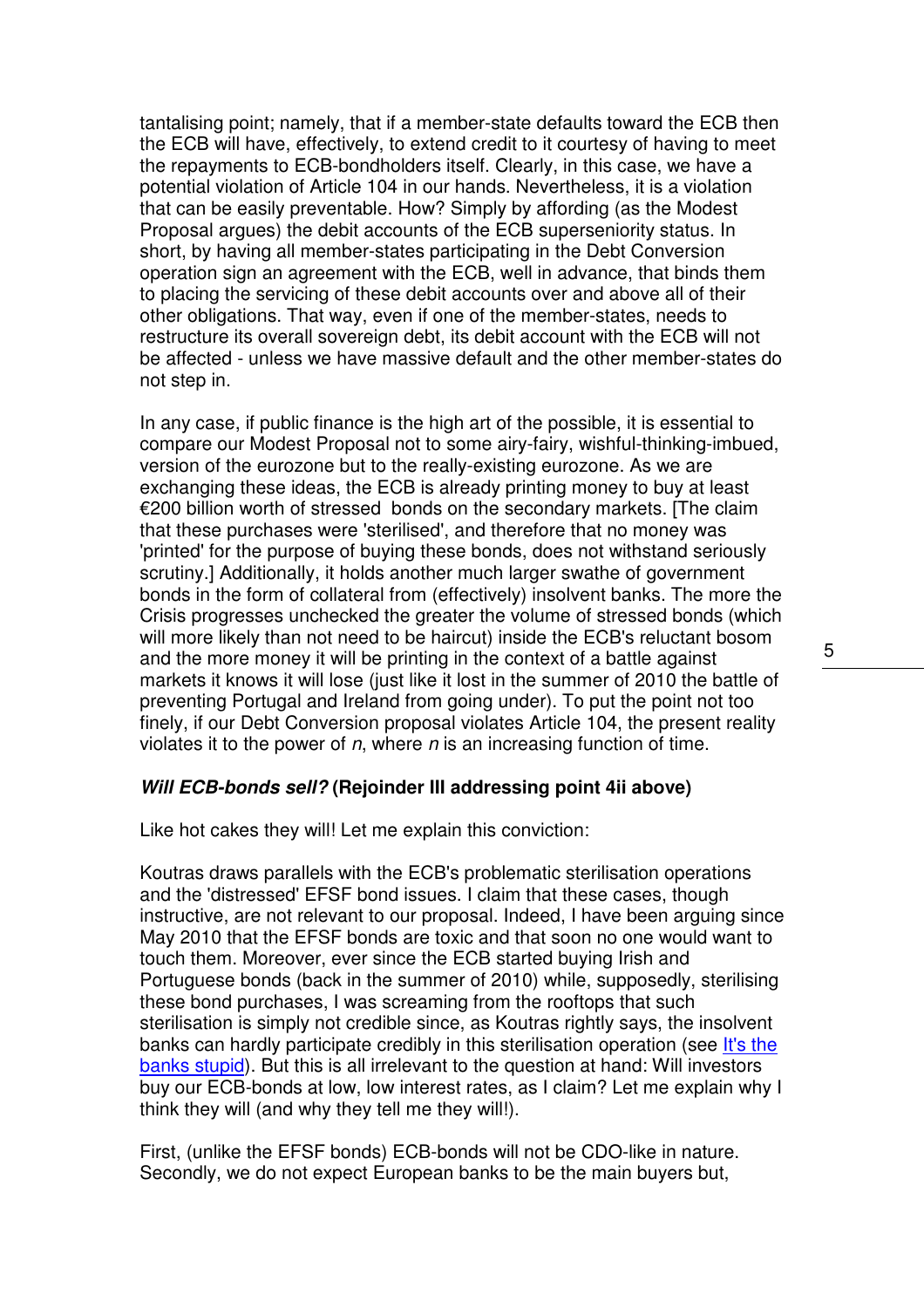rather, sovereign wealth funds, pension funds and private investors. The key to the success of our Debt Conversion operation is the credibility of the ECB and, in a never-ending circle, the way that the latter is reinforced by credibility of the Debt Conversion plan itself. Thirdly, the Debt Conversion Plan's credibility will be boosted, as argued above, by the superseniority status of the member-states' debit accounts with the ECB.

To see what is at stake in a little more detail it helps to consider an example:

### An example:

Consider the case of €100 million Spanish bonds owned by, say, Mr Nagiru of Yokohama. Purchase date: 2nd May 2005. Maturity date: 2nd May 2015

As things stand, on 2nd May 2015 Spain must borrow €100 million in order to repay Mr Nagiru by issuing a new bond. Consider its cost over a 20 year period while Spanish interest rates are around, say,  $r = 6\%$ . In short, in 2015 Spain will have to issue 20 years bonds of a €302.56 million face value. In short, to roll over these €100 millions for the following 20 years (come 2nd May 2015) Spain will be committing itself to an interest payment of €202.56 million (payable on 2nd May 2035).

In contrast, under our Debt Conversion plan two interest rates will determine Spain's cost of rolling over the same €100 millions. One is the interest rate that the ECB will manage to secure in the markets when selling its own ECB-bonds (call this  $r_{\rm ecb}$ ) while a second interest rate, say  $r_{\rm s}$ , will apply to that funds Spain must raise on its own for the part of its debt that is over and above its Maastricht-Compliant level. To make our Debt Conversion work,  $r_{\text{echo}} < r$  and  $r_{\text{s}}$  $\leq r$ . [In fact, we are convinced that  $r_{\text{echo}} < r_s < r$ . But more on this below.] Let us now compute Spain's total interest savings over the 20 year period beginning on 2nd May 2015, in this example from our proposed Debt Conversion, under different interest rate assumptions:

Spain interest savings (**s**) from the Debt Conversion over the 2015-2035 period = Cost of refinancing without the ECB-brokered Debt Conversion (call it **C**) minus the cost of servicing the ECB's own bonds (that involves paying **E** into the debit account opened by the ECB) minus the repayments **R** of the Spanish bonds that Spain must issue on 2nd May 2015 in order to roll over the part of the debt not serviced by the ECB (i.e. the part of the €100 million over and above its Maastricht quota). In short,

$$
\mathbf{S} = \mathbf{C} - \mathbf{E} - \mathbf{R} = 100 \frac{1 + r^{20}}{1 + r} - 100 \left[ \mu \frac{1 + r_{ecb}^{20}}{1 + r_{ecb}} - (1 - \mu) \frac{1 + r_s^{20}}{1 + r_s} \right]
$$

where  $\mu$  is the proportion of the country's debt which is Maastricht Compliant - see Appendix.

The following table depicts the interest savings made possible by our Debt Conversion under different assumptions regarding interest rates  $r_{\text{ech}}$  and  $r_{\text{s}}$  while supposing the interest rate Spain would have access to sans the ECB's Debt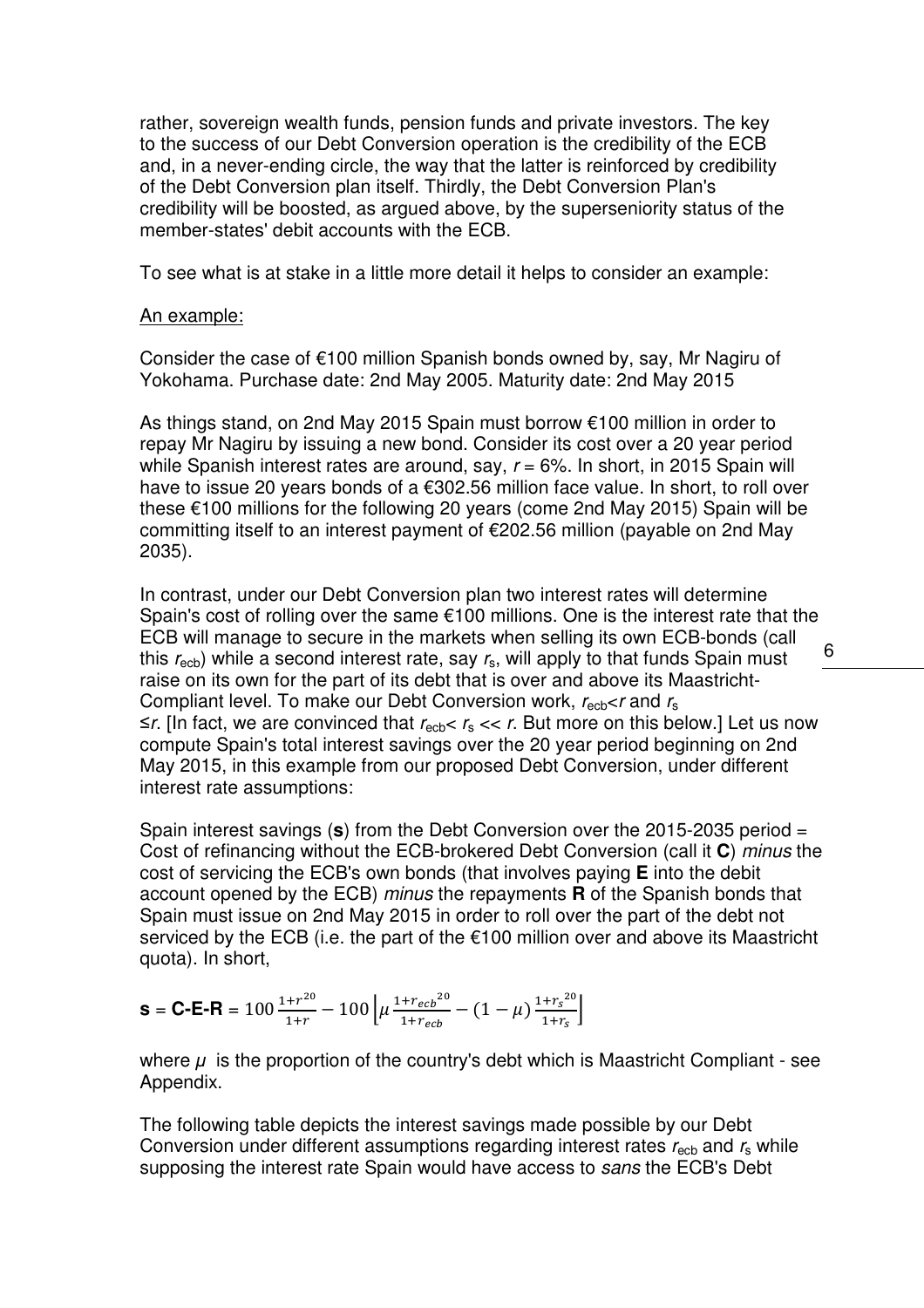Conversion will be around 6% (more or less as now). [Note that I am assuming that Spain's  $\mu$  will remain as today around 71% or 0.71.]

| Reduction in interest due in 2035 from rolling over €100 million of Spanish debt in 2015 |              |                   |                        |        |                                                     |
|------------------------------------------------------------------------------------------|--------------|-------------------|------------------------|--------|-----------------------------------------------------|
|                                                                                          | $6\% (0.06)$ |                   |                        |        | $6\%$ (0.06) $6\%$ (0.06) $6\%$ (0.06) $6\%$ (0.06) |
| $r_{\rm echo}$                                                                           | $4\%$ (0.04) | $3\% (0.03)$ 2.5% |                        |        | $3\%$ (0.03) $2\%$ (0.02)                           |
|                                                                                          |              |                   | (0.025)                |        |                                                     |
|                                                                                          | $6\% (0.06)$ |                   | $5\%$ (0.05) 3% (0.03) |        | $4\%$ (0.04) $4\%$ (0.04)                           |
| Total interest saved (millions)                                                          | €65          | €104              | €138                   | €116   | €138                                                |
| Interest saved as a % of interest                                                        | 21%          | 34.4%             | 43.61%                 | 38.33% | 43.61%                                              |
| payable without the Debt Conversion                                                      |              |                   |                        |        |                                                     |

It is clear from the above that Spain's long term debt mountain can be massively reduced if the ECB manages to sell its bonds at interest rates below those that Spain can fetch presently. In the first column I present a conservative scenario: The ECB only achieves an interest rate that Germany would, today, consider unacceptably high (i.e. 4%), and nothing else changes. Still, Spain's interest mountain will have shrunk by 21% over the twenty year period under consideration. As any market trader knows, this prospect is sufficient to spearhead an exit from the current vicious circle and the creation of a new virtuous circle.

repay the due monies into its ECB debit account. As soon as this happens,  $r_{\rm ecb}$  will  $\frac{7}{5}$ More precisely, the moment the ECB-brokered Debt Conversion plan is announced, say tomorrow morning, the prospect of a considerable reduction in Spain's aggregate interest payments will push Spain's own interest rates lower. Suppose they diminish to, say,  $r_s = 5\%$ . Suddenly the markets will see that Spain's outlook is improving and, therefore, will become less sceptical that it may fail to dip to, say, 3%. The second column now reports that the aggregate interest savings of Spain rises from 21% to an impressive 34.4%. This is enough to create even more optimism about both Spain and the ECB. If so, we are about to shift to one of the other scenaria (see for example the last column) in which Spain's interest repayments shrink by more than 40% long run. Recalling that this is an operation that applies to all eurozone member-states (that opt for it) at once, imagine the scenes of jubilation in the global markets. As the eurozone's interest mountain collapses, both  $r_{\text{echo}}$  and the  $r_s$  of each country will be falling through the floor. The (so-called) debt crisis will then become history!

Naturally, the merits of any plan depend on the provisions made in case things go wrong. Plans, in other words, must come fully equipped with decent Plans B (unlike the eurozone's original design). Investors are, therefore, likely to ask (as Koutras does): What if these best laid plans end up in ruins? What if this virtuous circle does not take off? To utilise our example above once more, if for some unforeseen reason Spain finds it hard to repay its debts to the last cent, and has to write down a portion of them, the fact that its ECB debit account obligations have superseniority status over its remaining debts means that the ECB will be unaffected. It will only be affected if Spain's troubles in 2035 are beyond the pale (in the conservative scenario of the table's first column it will have to effect a haircut more than 30%, in 2035, for the ECB to have to put its hand in its pocket to repay the ECB-bonds it issued on behalf of Spain). Even then, the common knowledge that either other member-states will come to Spain's rescue (if it needs to write down more than 30% of its debts) or that the ECB will monetise (a small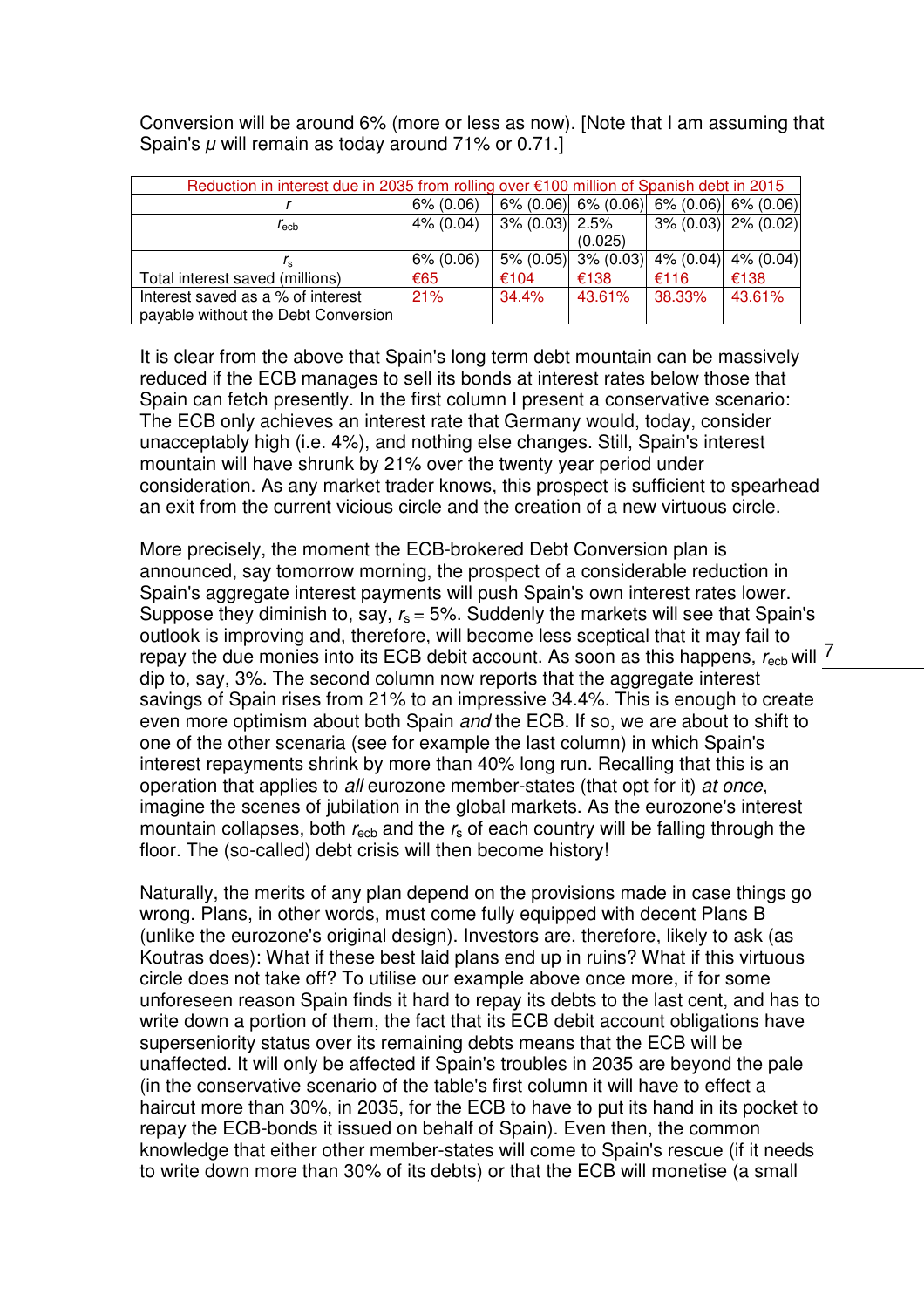part of Spain's debts to the ECB) is sufficient to keep investors safe in the thought that ECB bonds are an excellent investment even though no member-state stands behind them.

In summary, the beauty of our proposed Debt Conversion is that this inbuilt safety valve (the fact that the ECB will not need to fund its bonds from its own resources unless haircuts of more than 30% are necessary at nation-state level **and** other member-states do not come to the rescue) means that investors will flock to the ECB's bond issues, spreads will fall throughout the eurozone (i.e. both  $r_{\rm ecb}$  and  $r_{\rm s}$ will be low) and, in a never-ending virtuous circle, member-states will have no need to haircut any part of their debt. With markets foreseeing this, investors will be queuing up around the block to subscribe to the ECB's bond issues.

# **Is the ECB's independence in peril? (Rejoinder IV, addressing point 4iii)**

In an tumultuously interdependent world no constitution, treaty or charter can render anyone truly independent of the vagaries of human-induced disasters. Pretending otherwise is silly. Central Bank Independence, in this sense, must be clearly defined. When we say that some Central Bank is independent we do not mean that it can do as it pleases. What we mean is that the politicians cannot instruct it to print money on their behalf, to lower or to raise interest rates at their whim, to fund or not to fund some stricken bank depending on their judgment. The Modest Proposal poses no threat to this definition of the ECB's independence. In fact, the Modest Proposal enhances the ECB's current level of independence. For we must not forget that, as we speak, the ECB is forced by our politicians' collective folly to print money (against its wishes) in order to buy Spanish and Italian bonds (against the express opinion of the Bundesbank) in the context of a war that it is bound to lose. The Debt Conversion proposed as part of Policy 1 of our Modest Proposal effectively liberates the ECB from this hopeless task imposed upon it by serially failing politicians.

Lastly, it is important to recall that the ECB's charter assigns two tasks to the ECB's executive board: To be the guardian of price stability and to serve the general policies of the Council. The latter creates a grey zone regarding the extent of the ECB's infamous independence. We believe that the Modest Proposal, by furnishing the new instrument of ECB bonds, completes the ECB's remit and gives it the tools it needs in order to do its job better and more (rather than less) independently.

# **Will member-states need to take any losses? (Rejoinder IV, addressing point 4iv)**

Are they not taking losses now? Indeed they are. Kicking and screaming, countries that used to be considered part of the eurozone's core are seeing their solvency questioned as good money is thrown after bad in a desperate bid to shore up the sinking EFSF-toxified ship. Our proposal will reverse this degenerative course, minimise member-state losses, and offer the currently missing hope of returning the eurozone project to solvency.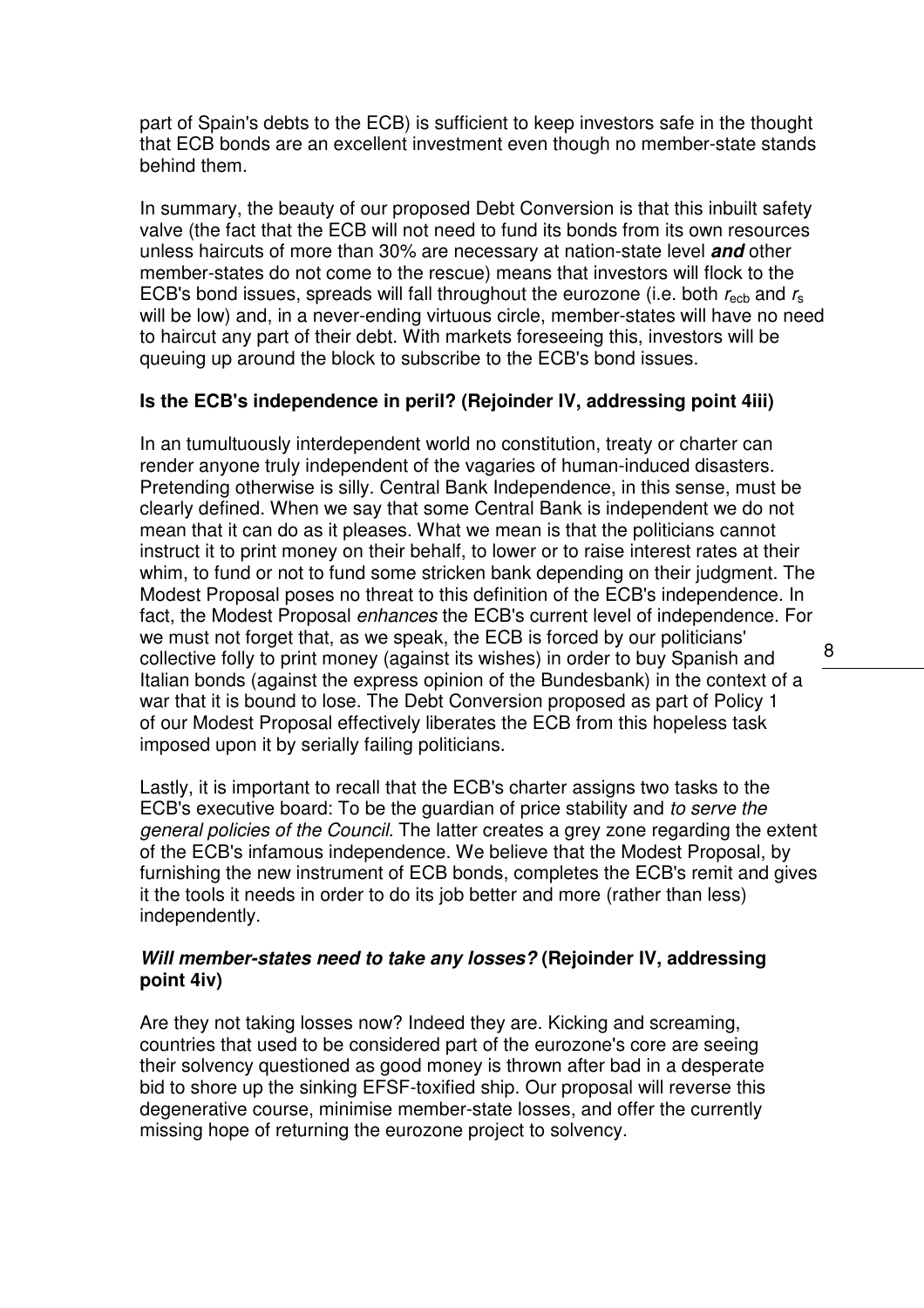# **Are we mistaking an insolvency crisis for a liquidity problem (as the EU had been doing for two years now)? Are we introducing a moral hazard dimension capable of turning even the solvent into bankrupt states? (Rejoinder V, addressing point 4v above)**

Confusing a solvency problem for a liquidity one was the mistake that the eurozone made with regard to its banks and, indeed, with Greece (and possibly Ireland, once Dublin had foolishly guaranteed the Irish banks' bondholders). Koutras is right: It should not be repeated here. Thankfully, the Modest Proposal is doing no such thing. With regard to the banks, Policy 2 of the Modest Proposal broke new ground more than a year ago by suggesting that the banks are treated as quasi-insolvent and that the EFSF should become, effectively, a euro-TARP (an idea since then adopted by many, including US Treasury Secretary Tim Geithner). The question Koutras is asking is: Are we making this mistake with regard to the public finances of the member-states? If the ECB finances member-states ad infinitum what incentive do they have to put their fiscal house in order? Might the solvent ones not throw caution to the wind and opt for profligacy? My answer is: No, no, and no!

The key point here is that the ECB Debt Conversion operation concerns only the Maastricht Compliant debt. It splits a nation's debt in two, making it easier to finance the 'good', or Maastricht Compliant, part of it but telling it, in no uncertain terms, that the rest must be serviced without assistance. In this sense, it creates a de facto penalty for profligacy which rewards memberstates in proportion to their success in sticking to the Maastricht limit. At the same time, it gives member-states that are just above the Maastricht debt level (of 60% of GDP) every incentive needed to bring it below that level while introducing no incentive whatsoever for any member-state below that level to exceed it. Thus, the Modest Proposal, in effect, strengthens the Stability and Growth Path and removes (as opposed to reinforcing) moral hazard incentives.

In summary, the Modest Proposal manages, at once, (a) to help bring about debt relief for member-states (without haircuts or debt buy backs or fiscal transfers) **and** (b) to reduce moral hazard problems. I understand that it is hard to begin to wrap one's mind around the possibility that combining (a) and (b) is possible. But it is. Keynes once, famously, exclaimed that the Treasury's position at the time, with its constant invocation of moral hazard as an argument against debt relief, reminded him of the case of a drunkard who was dragged out of the icy waters he had fallen in due to his inebriation. The Treasury's position, according to Keynes, was that the drunkard should not be wrapped in a blanket because (a) the cause of his troubles was the initial overheating of his brain (caused by alcohol consumption) and (b) he will 'overheat' again given a chance. If our task is to save the patient, it is important to overcome this attitude. The Debt Conversion plan (Policy 1) of the Modest Proposal intends to save the patient without, in itself, either adding new moral hazard problem or removing the original causes of the troubles. In this sense, it is a necessary though not sufficient operation (just like wrapping up the frozen drunkard in a dry blanket is a prerequisite to saving him, but no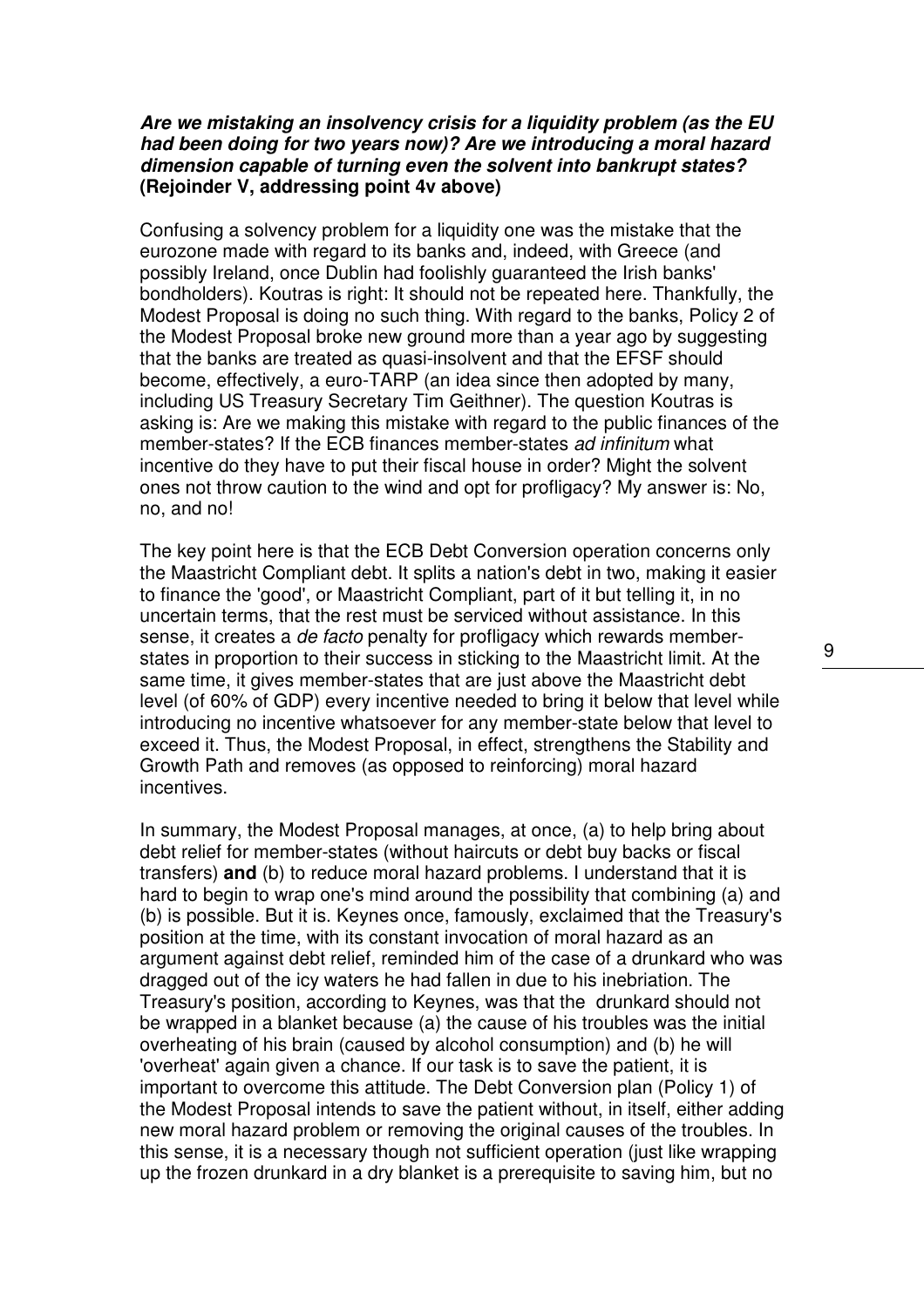guarantee he will not get drunk again and end up in the icy waters once more).

What would make it sufficient? Policy 3 of the Modest Proposal tries to answer that question and goes to the heart of the solvency issue raised by Koutras (who, however, does not discuss Policy 3). Readers can read Policy 3 here themselves and pass judgment on it accordingly. The simple idea is to combine the European Investment Banks' (EIB) own bond financing capacity with additional net issues of ECB bonds (in the context of EIB-ECB collaborative investment projects) in order, effectively, to create two processes: (1) A process that channels global (as well as European) savings into investment projects within Europe, and (2) another process which takes surpluses from the surplus countries of the eurozone and invests them in profitable small and medium enterprises in the deficit areas, thus undoing the intra-european imbalances which are the root cause of the eurozone's structural problems.

# **Confusing monetary and fiscal policy in a manner that deepens the democratic deficit (Rejoinder VI, addressing points 4vi, 4vii & 4viii above)**

This criticism is not new and I have responded to it many times in the past. Here is an extract from a post last May in which I wrote:

"Your proposal" we are told in no uncertain terms "asks of the ECB to perform not monetary, which is its remit, but fiscal policy! This is not allowed! It is beyond the pale!" But is it beyond the pale? Is it true that Policy 1 falls under the heading 'fiscal policy' and, thus, outside the realm that is the ECB's natural habitat? We most certainly do not think so. Let us explain:

Collective debt management in our European currency union is a kind of interface, as much monetary as fiscal policy. It is fiscal policy only when debt is newly issued. However, once it is issued, the manner in which it is serviced can be another matter. To be blunt, **debt management**, is part and parcel of monetary, not fiscal, policy. According to Policy 1, the ECB will not be issuing member-country sovereign debt. It will be issuing its own supra-sovereign eurozone-debt, as and when it deems right in pursuit of its own monetary policy objective, the monetary counter-inflation targeting rule.[2]

To further underline the nature of this defining differentia specifica, the ECB does not (speaking strictly) need to issue its own new debt in order to service seasoned debt. It could just as well do this by creating new money (as the Fed has been doing). What Policy 1 is proposing is that, instead of quantitative easing US-style, the ECB borrows from the market for monetary policy purposes, recoup these monies long term from the eurozone's member-states and *make money in the process* (therefore strengthening its own balance sheet). How much clearer can this be? And why is this inconsistent with the ECB's remit?

[Click here for the whole post.]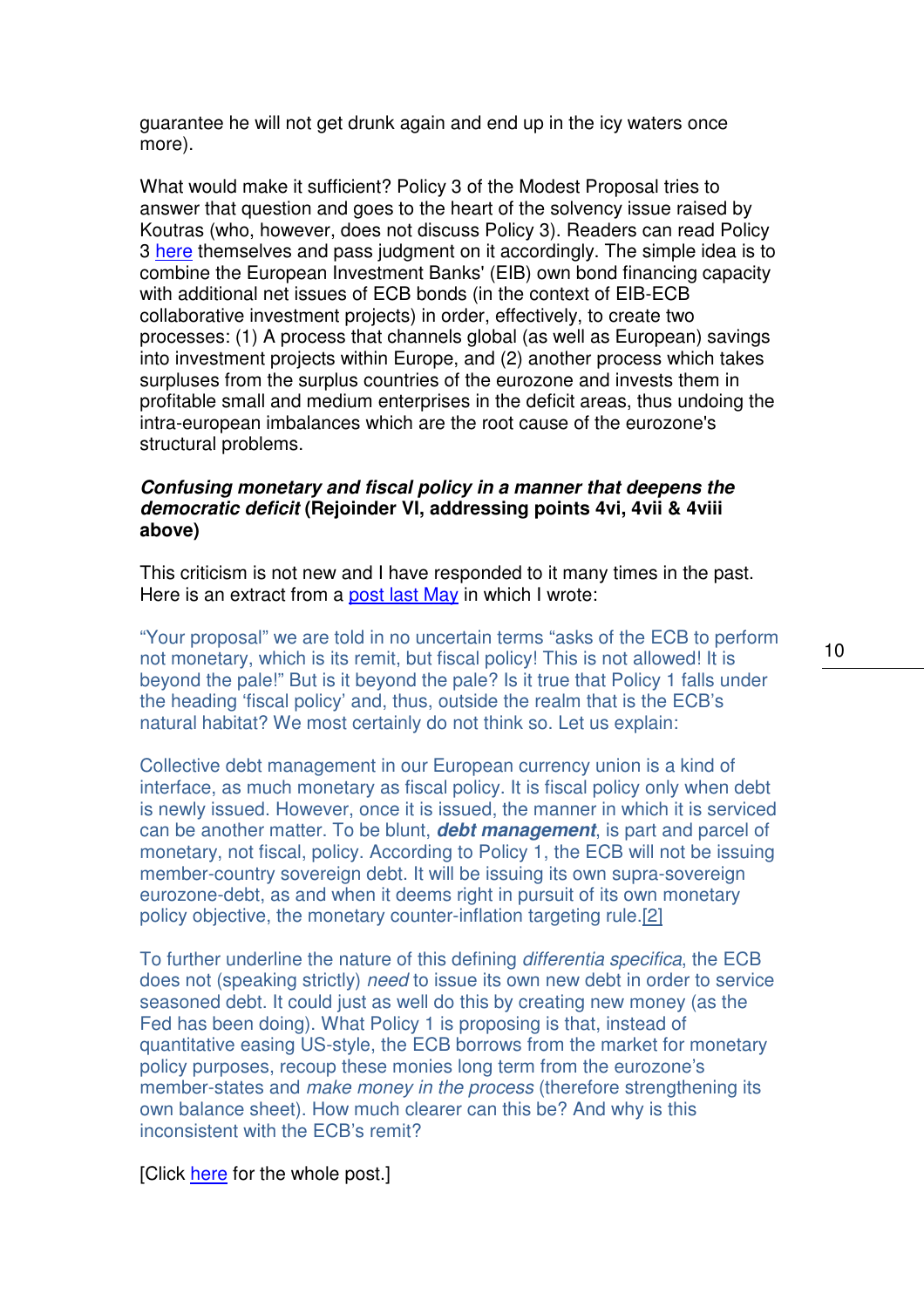### **Conclusion**

The main criticism that the Modest Proposal has encountered is that the proposed ECB-bonds have no taxpayer behind them as a 'backstop' and, therefore, the only backstop imaginable is that the ECB must be prepared to print money to cover potential losses. This is wholly inaccurate. Our proposed ECB-bonds are part of a Debt Conversion plan on behalf of the memberstates which do have their taxpayers behind them. In this sense, the ECB bonds also have (these same) taxpayers behind them.

So, what is the difference between ECB-bonds and a jointly and severally guaranteed eurobond to be issued by some European Debt Agency? ECBbonds do not need German guarantees for the bonds that will be issued (by the ECB) on behalf of Spain or Italy or, indeed, every member-state that chooses to participate. It is in this sense that our Debt Conversion plan remain within the letter, but also the spirit, of the Lisbon Treaty while, at the same time, removing the currently inexorable pressure on the ECB to print, print and print.

Does this mean that the ECB, under our Debt Conversion plan, will never have to print under any imaginable circumstances? No, it does not. If in twenty years some eurozone member state needs to write down more than 20% or 30% of its sovereign debt, and the rest of the member-states (or the IMF) do not come to its assistance, it is then (and only then) possible to imagine that the ECB will have to print a very small amount in order to service the part of its own bonds that the said member-state could not service. (Certainly less than what they are printing now!) But then again, has there ever been any country in the world where there was a cast iron guarantee that its Central Bank will never have to monetise even a small part of its debt? What nonsensical mindset requires of us such a guarantee on behalf of a Central Bank? (Jan Toporowski answers this question brilliantly by referring us to the history of Nazi financing.) To argue that our Debt Conversion proposal is equivalent to having the ECB backstop the proposed ECB-bonds is no less disingenuous than suggesting that the Bundesbank was being asked by the Federal Republic to monetise Germany's debt during the preeuro era.

Next, I want to stress once again the importance of ECB bonds in dealing with the deeper causes of the Crisis, as opposed to simply offering a clever financial operation for dealing with the symptoms (i.e. with debt). As we have argued repeatedly, and Martin Wolf has recently reiterated in the FT, the eurozone's real problem boils down to its internal trade (and productivity) imbalances; imbalances that can only be sorted out my means of targeted investment in the deficit regions and, therefore, surplus recycling. The great advantage of our ECB-bonds (which Koutras' paper neglects to mention) is that the associated debit accounts that, according to our Modest Proposal each member-state will now have with the ECB, make it possible for a net issue of these ECB-bonds to be charged to the member-state's account for investment projects carried out by the EIB in the member-state's territory. It is